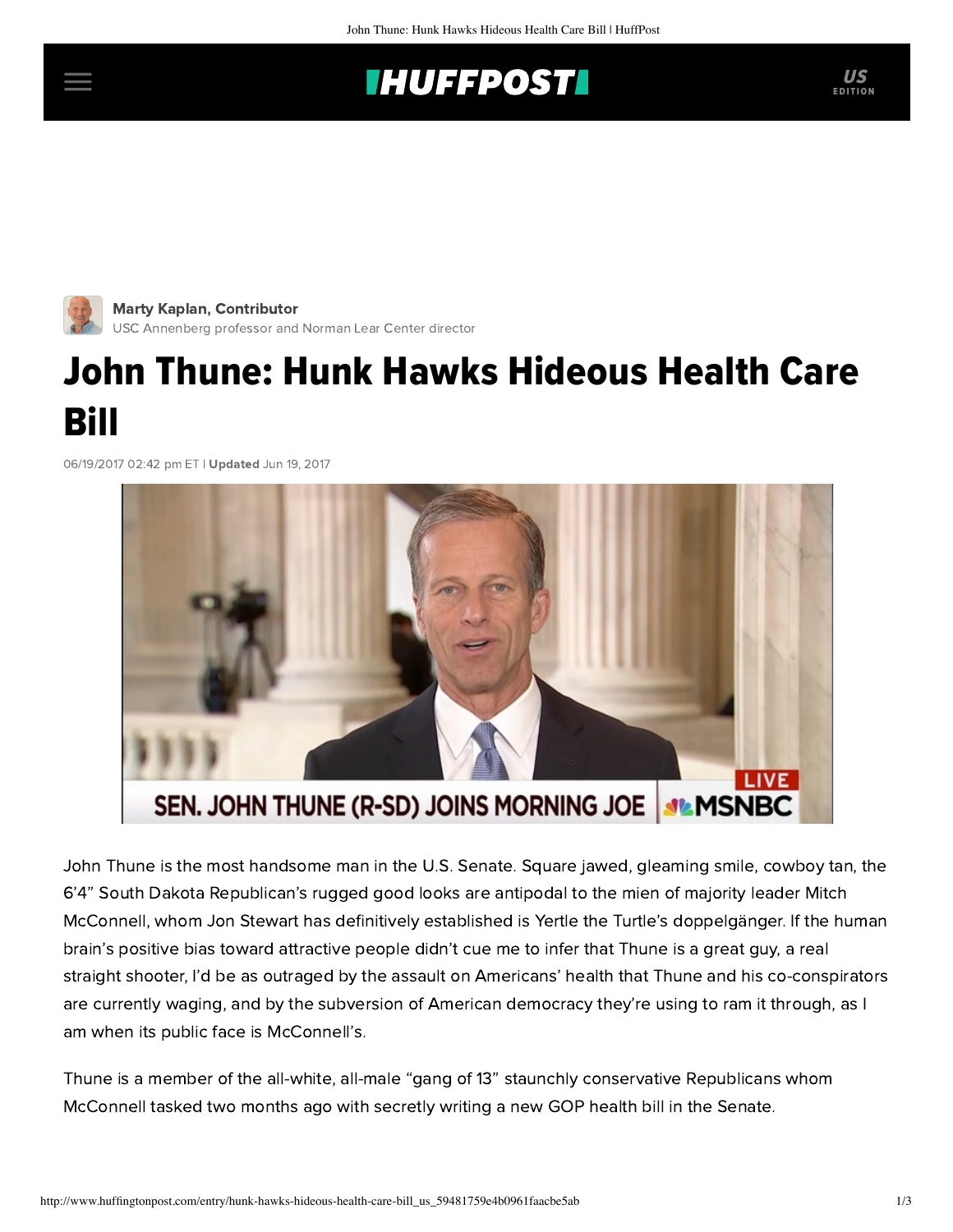Because a [parliamentary tactic](https://www.nytimes.com/2017/01/04/us/politics/the-parliamentary-trick-that-could-obliterate-obamacare.html) will embed this Affordable Care Act (ACA) repeal — and alleged replacement — into a budget reconciliation bill, it's exempt from being filibustered by Democrats. That means the bill will need only 50 of the 52 Republican senators, along with Vice President Mike Pence's tiebreaking vote, in order to pass, instead of the 60 votes it takes to shut down a filibuster, which would require at least eight Democrats to defect.

Because the House also must pass the bill with only Republican votes, it needs to be mean enough to win over the House's far right Freedom Caucus, "mean" being President Donald Trump's new description of the formerly "beautiful" House health bill he fêted in the Rose Garden in May. That's why the American Health Care Act (AHCA) that McConnell and House Speaker Paul Ryan want Trump's signature on before July 4 likely will deprive 23 million Americans of health insurance; end Obamacare's minimum benefits, like mental health services and maternity care; deny coverage for pre-existing conditions; permit lifetime benefit caps; cut \$800 billion from Medicare and turn it into block grants to states, effectively killing the program — oh, and give the top 0.1 percent of households an average [tax cut](http://www.latimes.com/business/hiltzik/la-fi-hiltzik-obamacare-tax-cut-20161216-story.html) of nearly \$200,000.

I say "likely," since the actual content of the bill has been shrouded in secrecy. Because a majority of Americans oppose those changes to a law that a majority of Americans support, McConnell knows that his only chance to pass it before the public catches on and rises up is a total blackout of information as they write the bill, which is what's happening now, and once they reveal it, a blitzkrieg without committee hearings or time for town halls, hurtling toward a final vote within a matter of hours.

This is not normal. It's not how a bill affecting one-fifth of our economy is supposed to be considered. McConnell's plan is to make it seem normal, which is why they're deploying the credibility of John Thune's chiseled cheekbones: to sell a coup d'état as if it were a [Schoolhouse Rock!](https://www.google.com/url?sa=t&rct=j&q=&esrc=s&source=web&cd=1&cad=rja&uact=8&ved=0ahUKEwis867yy8jUAhVBRGMKHUW3CfEQ3ywIKDAA&url=https%3A%2F%2Fwww.youtube.com%2Fwatch%3Fv%3DOtbml6WIQPo&usg=AFQjCNFLmufPJQ4_4sBoBRDKCGNfNRutKw&sig2=bLSd9hJhT3WmLjlw94q1rg) civics lesson.

The day after a gunman opened fire on a Republican congressional baseball practice, prompting calls to for a return to civil discourse in our politics, Thune was on MSNBC's [Morning Joe](http://www.msnbc.com/morning-joe/watch/gop-senator-mueller-is-a-man-of-integrity-968102979876) saying we all must do our part to achieve the unity that this moment requires. Speaking of unity, journalist Mike Barnicle piped up, what about the health care bill being written in secret? "Nobody knows what's in this bill," Barnicle said. As a starter, he asked, in the spirit of reaching across the aisle, of bipartisanship and openness, "How about … telling us what's in this bill?"